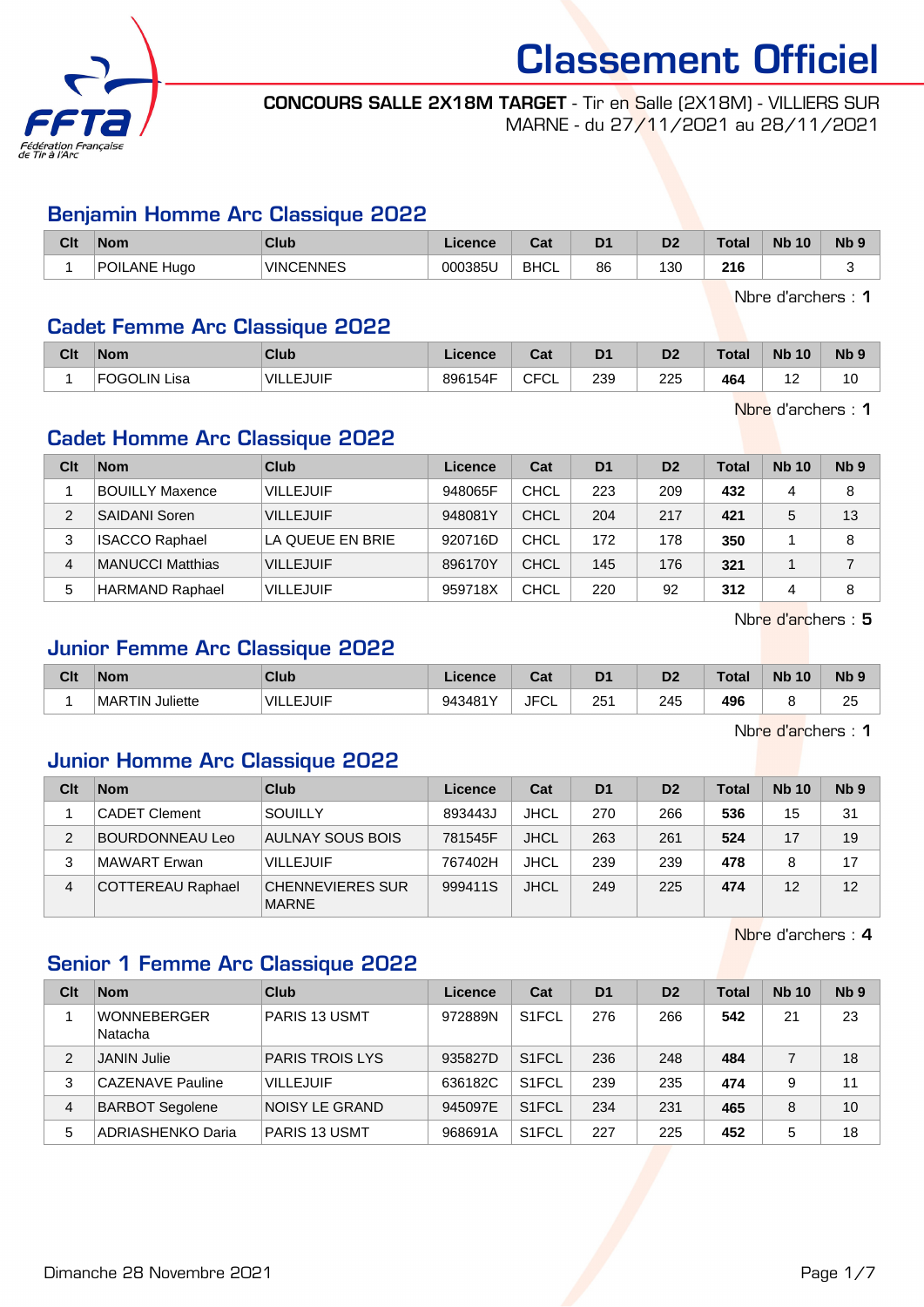

CONCOURS SALLE 2X18M TARGET - Tir en Salle (2X18M) - VILLIERS SUR MARNE - du 27/11/2021 au 28/11/2021

## Senior 1 Femme Arc Classique 2022 (Suite)

| Clt | <b>Nom</b>       | Club                               | Licence | <b>Pos</b><br>⊍aι    | D <sub>1</sub> | D <sub>2</sub> | Total | <b>N<sub>b</sub></b><br>10 <sup>°</sup> | N <sub>b</sub> <sub>9</sub> |
|-----|------------------|------------------------------------|---------|----------------------|----------------|----------------|-------|-----------------------------------------|-----------------------------|
| ∽   | Ellen<br>MOUNIER | <b>SUR</b><br>MARNE<br>VIL<br>IERS | 827839A | 0.1501<br>۱۱ ت<br>◡∟ | 174            | 202            | 376   |                                         |                             |

Nbre d'archers : 6

# Senior 1 Homme Arc Classique 2022

| Clt            | <b>Nom</b>              | Club                                    | <b>Licence</b> | Cat                | D <sub>1</sub> | D <sub>2</sub> | <b>Total</b> | <b>Nb 10</b> | Nb <sub>9</sub> |
|----------------|-------------------------|-----------------------------------------|----------------|--------------------|----------------|----------------|--------------|--------------|-----------------|
|                | LINE Florent            | <b>VILLIERS SUR MARNE</b>               | 704717X        | S1HCL              | 266            | 267            | 533          | 14           | 30              |
| 2              | <b>BOUNMY Thibaut</b>   | ST GEORGES LE<br><b>PERREUX</b>         | 769532Y        | S <sub>1</sub> HCL | 258            | 268            | 526          | 16           | 21              |
| 3              | <b>JAMI</b> Aurele      | <b>IVRY SUR SEINE</b>                   | 980403F        | S <sub>1</sub> HCL | 239            | 230            | 469          | 14           | 10              |
| $\overline{4}$ | <b>BEKKAI Quentin</b>   | <b>VILLIERS SUR MARNE</b>               | 779834W        | S <sub>1</sub> HCL | 226            | 231            | 457          | 10           | 11              |
| 5              | <b>LEBOEUF Romain</b>   | <b>PARIS 13 USMT</b>                    | 006824T        | S <sub>1</sub> HCL | 207            | 234            | 441          | 7            | 10              |
| 6              | <b>RACLE Alexi</b>      | <b>PARIS TROIS LYS</b>                  | 937791N        | S <sub>1</sub> HCL | 216            | 224            | 440          | 11           | 15              |
| 7              | <b>BOUILLET Clement</b> | <b>CHENNEVIERES SUR</b><br><b>MARNE</b> | 013279J        | S <sub>1</sub> HCL | 205            | 201            | 406          | 4            | 11              |

Nbre d'archers : 7

## Senior 2 Femme Arc Classique 2022

| Clt            | <b>Nom</b>                       | Club                                     | Licence | Cat                | D <sub>1</sub> | D <sub>2</sub> | <b>Total</b> | <b>Nb 10</b>   | N <sub>b</sub> <sub>9</sub> |
|----------------|----------------------------------|------------------------------------------|---------|--------------------|----------------|----------------|--------------|----------------|-----------------------------|
| $\mathbf{1}$   | <b>FOURMONT Magali</b>           | <b>SAINT GERMAIN SUR</b><br><b>MORIN</b> | 604129M | S <sub>2</sub> FCL | 269            | 273            | 542          | 22             | 21                          |
| 2              | <b>CHICAL Christel</b>           | <b>PARIS INTER</b><br><b>ACTIVITES</b>   | 603425X | S <sub>2</sub> FCL | 271            | 260            | 531          | 21             | 18                          |
| 3              | <b>BOURDONNEAU</b><br>Frederique | <b>AULNAY SOUS BOIS</b>                  | 323071P | S <sub>2</sub> FCL | 261            | 270            | 531          | 21             | 18                          |
| $\overline{4}$ | <b>GOARANT Mathilde</b>          | <b>PARIS INTER</b><br><b>ACTIVITES</b>   | 605511P | S <sub>2</sub> FCL | 247            | 253            | 500          | 17             | 12                          |
| 5              | <b>SABBAGH Caroline</b>          | PARIS TROIS LYS                          | 969784N | S <sub>2</sub> FCL | 241            | 241            | 482          | 8              | 17                          |
| 6              | <b>SAROCHUS Blandine</b>         | <b>CRETEIL</b>                           | 848073U | S <sub>2</sub> FCL | 242            | 237            | 479          | 10             | 14                          |
| $\overline{7}$ | PARK Da Jung                     | <b>IVRY SUR SEINE</b>                    | 833776D | S <sub>2</sub> FCL | 243            | 236            | 479          | 6              | 20                          |
| 8              | <b>FREMONT Valerie</b>           | PARIS 13 USMT                            | 798165W | S <sub>2</sub> FCL | 236            | 222            | 458          | 6              | 19                          |
| 9              | <b>HEMON Celine</b>              | <b>IVRY SUR SEINE</b>                    | 985876E | S <sub>2</sub> FCL | 233            | 216            | 449          | 5              | 16                          |
| 10             | <b>PARMENTIER</b><br>Frederique  | <b>DAMPMART</b>                          | 867544H | S <sub>2</sub> FCL | 230            | 207            | 437          | $\overline{7}$ | 13                          |
| 11             | <b>ALVAREZ Lucie</b>             | PARIS 13 USMT                            | 906812R | S <sub>2</sub> FCL | 213            | 207            | 420          | $\overline{7}$ | 17                          |
| 12             | ROUZOUL Regine                   | NOGENT S/MARNE 1ER                       | 994095N | S <sub>2</sub> FCL | 207            | 179            | 386          | $\mathcal{P}$  | 11                          |
| 13             | <b>GALAND Lucie</b>              | <b>PARIS INTER</b><br><b>ACTIVITES</b>   | 977299G | S <sub>2</sub> FCL | 184            | 196            | 380          | 3              | $\overline{7}$              |
| 14             | <b>HUVEY Nathalie</b>            | <b>CHENNEVIERES SUR</b><br><b>MARNE</b>  | 009770V | S <sub>2</sub> FCL | 199            | 178            | 377          | 2              | 12                          |
| 15             | <b>LACOURCELLE Ingrid</b>        | <b>VILLIERS SUR MARNE</b>                | 013273C | S <sub>2</sub> FCL | 162            | 194            | 356          | 3              | $\overline{7}$              |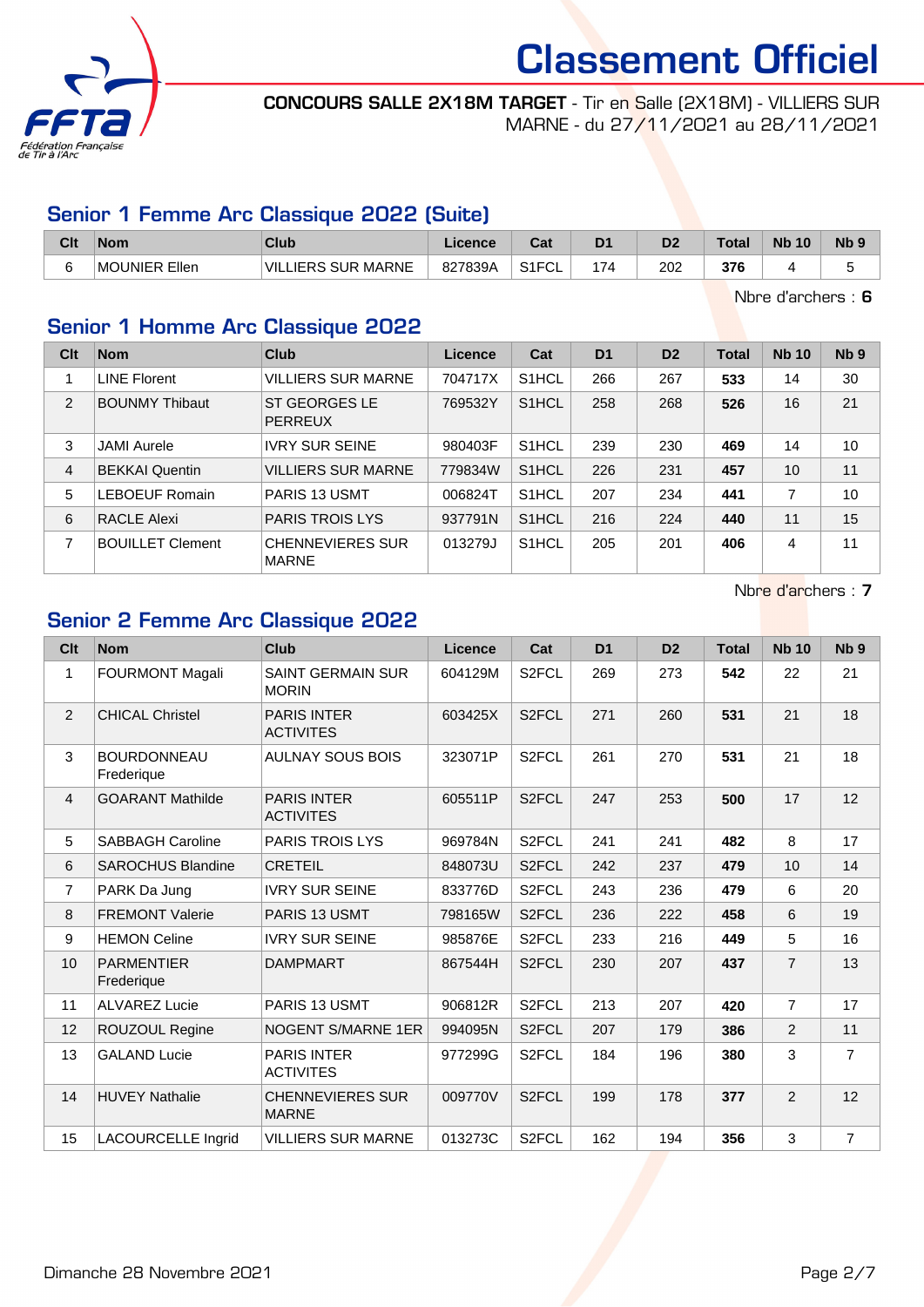

CONCOURS SALLE 2X18M TARGET - Tir en Salle (2X18M) - VILLIERS SUR MARNE - du 27/11/2021 au 28/11/2021

## Senior 2 Femme Arc Classique 2022 (Suite)

| Clt | <b>Nom</b>                | Club             | Licence | יים<br>uau                | D <sub>1</sub> | n.<br>ש | Total | <b>Nb</b><br>10 | N <sub>b</sub> <sub>9</sub> |
|-----|---------------------------|------------------|---------|---------------------------|----------------|---------|-------|-----------------|-----------------------------|
| 16  | Mathilde<br><b>MAWART</b> | <b>VILLEJUIF</b> | 793483G | S <sub>2</sub> FCI<br>∵∪∟ | 135            | 128     | 263   |                 |                             |

Nbre d'archers : 16

# Senior 2 Homme Arc Classique 2022

| <b>Clt</b>     | <b>Nom</b>                | Club                                    | Licence | Cat                | D <sub>1</sub> | D <sub>2</sub> | <b>Total</b> | <b>Nb 10</b>   | Nb <sub>9</sub> |
|----------------|---------------------------|-----------------------------------------|---------|--------------------|----------------|----------------|--------------|----------------|-----------------|
| $\mathbf{1}$   | LEFEUVRE Dominique        | <b>IVRY SUR SEINE</b>                   | 843523Y | S2HCL              | 277            | 283            | 560          | 26             | 28              |
| $\overline{2}$ | LE LEZ Jean Marc          | <b>BUSSY ST GEORGES</b>                 | 835541X | S2HCL              | 274            | 274            | 548          | 22             | 27              |
| 3              | <b>DELMAS Denis</b>       | FONTENAY S/BOIS 1ER<br><b>CIE</b>       | 219968W | S2HCL              | 273            | 271            | 544          | 24             | 23              |
| 4              | <b>PILLAULT Sebastien</b> | <b>IVRY SUR SEINE</b>                   | 911042N | S2HCL              | 268            | 268            | 536          | 21             | 22              |
| 5              | <b>LEGEAY Marc</b>        | <b>CRETEIL</b>                          | 698676F | S2HCL              | 263            | 269            | 532          | 15             | 25              |
| 6              | <b>HERRERA Gilles</b>     | <b>CHENNEVIERES SUR</b><br><b>MARNE</b> | 028523D | S2HCL              | 259            | 269            | 528          | 16             | 27              |
| $\overline{7}$ | <b>DEBRENNE Alexandre</b> | MORSANG SUR ORGE                        | 371718S | S2HCL              | 263            | 264            | 527          | 17             | 27              |
| $\bf 8$        | <b>BROUSSELLE Patrick</b> | PARIS 13 USMT                           | 900153C | S2HCL              | 263            | 263            | 526          | 14             | 21              |
| 9              | <b>OUTTRABADY Lucky</b>   | <b>IVRY SUR SEINE</b>                   | 909360K | S2HCL              | 263            | 260            | 523          | 18             | 20              |
| 10             | <b>THOMASSON Jerome</b>   | <b>VINCENNES</b>                        | 908722S | S2HCL              | 262            | 251            | 513          | 11             | 25              |
| 11             | NAULLEAU Sylvain          | <b>PARIS INTER</b><br><b>ACTIVITES</b>  | 709958U | S2HCL              | 254            | 258            | 512          | 12             | 23              |
| 12             | <b>POILANE Yves</b>       | <b>VINCENNES</b>                        | 917558W | S2HCL              | 250            | 255            | 505          | 15             | 18              |
| 13             | <b>MAWART Gilles</b>      | <b>VILLEJUIF</b>                        | 793482F | S2HCL              | 251            | 252            | 503          | 8              | 21              |
| 14             | <b>FORESTIER Frederic</b> | <b>VINCENNES</b>                        | 981465K | S2HCL              | 244            | 256            | 500          | 10             | 23              |
| 15             | <b>BOUQUET Jacques</b>    | NOISY LE GRAND                          | 820342B | S <sub>2</sub> HCL | 235            | 256            | 491          | 10             | 22              |
| 16             | <b>GROUASIL Marc</b>      | <b>VILLEJUIF</b>                        | 870808F | S2HCL              | 252            | 237            | 489          | 11             | 17              |
| 17             | <b>IRLINGER Francois</b>  | <b>ST GEORGES LE</b><br>PERREUX         | 427520W | S2HCL              | 239            | 250            | 489          | 9              | 14              |
| 18             | <b>BETTIOL Stephane</b>   | PARIS 13 USMT                           | 971867C | S2HCL              | 230            | 237            | 467          | 8              | 18              |
| 19             | PEREIRA Pedro             | PARIS TROIS LYS                         | 845606M | S2HCL              | 243            | 223            | 466          | 8              | 17              |
| 20             | SOQUET Erwan              | NOISY LE GRAND                          | 649361C | S2HCL              | 246            | 217            | 463          | 10             | 12              |
| 21             | <b>DUONG Anh Dung</b>     | SOISY SUR SEINE                         | 909337K | S2HCL              | 222            | 224            | 446          | 8              | 16              |
| 22             | <b>MAHIEUX Cedric</b>     | <b>FONTENAY S/BOIS CIE</b>              | 010987T | S2HCL              | 220            | 216            | 436          | 5              | 16              |
| 23             | <b>PARIS Jean Marie</b>   | <b>VINCENNES</b>                        | 979746S | S2HCL              | 219            | 211            | 430          | 8              | 6               |
| 24             | <b>COULET Alexandre</b>   | <b>VINCENNES</b>                        | 000763E | S2HCL              | 122            | 115            | 237          | $\overline{2}$ | $\overline{4}$  |

Nbre d'archers : 24

# Senior 3 Femme Arc Classique 2022

| Clt | <b>Nom</b>             | <b>Club</b>                        | Licence | ◠∼<br>⊍aι   | D <sub>1</sub> | D <sub>2</sub> | <b>Total</b> | <b>N<sub>b</sub></b><br>10 | <b>Nb</b> |
|-----|------------------------|------------------------------------|---------|-------------|----------------|----------------|--------------|----------------------------|-----------|
|     | LAUGIER<br>R Catherine | ve<br><b>TROIS</b><br><b>PARIS</b> | 359088N | S3FCL<br>◡∟ | 259            | 239            | 498          | ں،                         | ں ו       |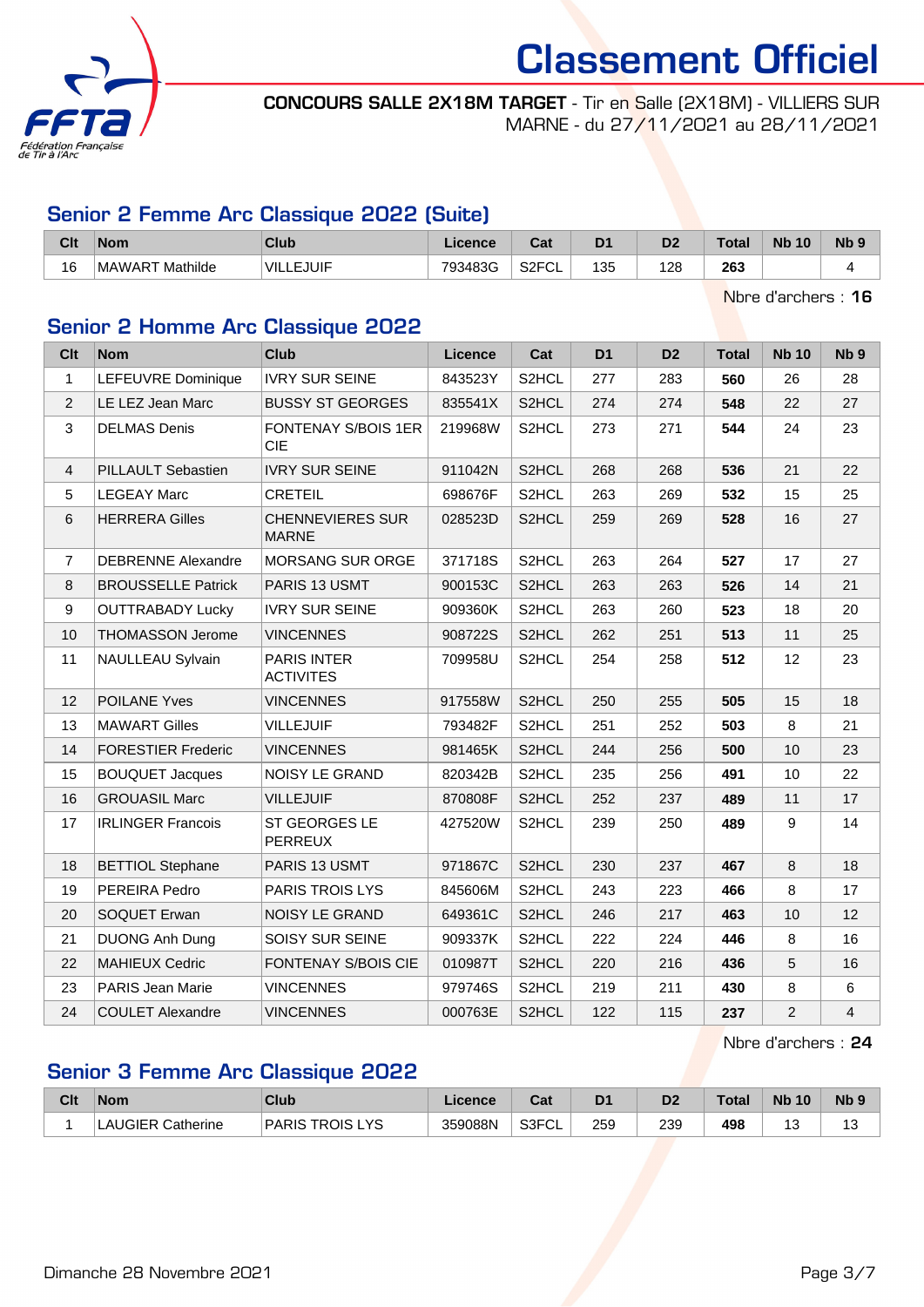

CONCOURS SALLE 2X18M TARGET - Tir en Salle (2X18M) - VILLIERS SUR MARNE - du 27/11/2021 au 28/11/2021

## Senior 3 Femme Arc Classique 2022 (Suite)

| Clt | <b>Nom</b>               | Club                      | Licence | Cat   | D <sub>1</sub> | D <sub>2</sub> | <b>Total</b> | <b>Nb 10</b> | N <sub>b</sub> <sub>9</sub> |
|-----|--------------------------|---------------------------|---------|-------|----------------|----------------|--------------|--------------|-----------------------------|
|     | <b>HAMARD Sylvie</b>     | DRAVEIL SENART            | 764376U | S3FCL | 221            | 222            | 443          |              | 11                          |
|     | <b>BOILLON Elisabeth</b> | <b>VILLIERS SUR MARNE</b> | 383485G | S3FCL | 226            | 217            | 443          |              | 17                          |
| 4   | FOLLIET Annie            | FONTENAY S/BOIS CIE       | 797275D | S3FCL | 199            | 213            | 412          |              | 10                          |
| 5   | TIRLET Francoise         | AULNAY SOUS BOIS          | 437599B | S3FCL | 176            | 169            | 345          |              | 5                           |

Nbre d'archers : 5

# Senior 3 Homme Arc Classique 2022

| <b>Clt</b>     | <b>Nom</b>                   | Club                                     | <b>Licence</b> | Cat   | D <sub>1</sub> | D <sub>2</sub> | <b>Total</b> | <b>Nb 10</b>   | N <sub>b</sub> <sub>9</sub> |
|----------------|------------------------------|------------------------------------------|----------------|-------|----------------|----------------|--------------|----------------|-----------------------------|
| 1              | <b>BETRY Guy</b>             | <b>VILLIERS SUR MARNE</b>                | 902490T        | S3HCL | 270            | 249            | 519          | 17             | 19                          |
| $\overline{2}$ | <b>MERI Teddy</b>            | <b>AULNAY SOUS BOIS</b>                  | 650782X        | S3HCL | 243            | 255            | 498          | 12             | 14                          |
| 3              | FOLLIET Pierrejean           | <b>FONTENAY S/BOIS CIE</b>               | 366686X        | S3HCL | 235            | 249            | 484          | 8              | 19                          |
| $\overline{4}$ | PINNA Jean-Louis             | <b>GAGNY</b>                             | 906850G        | S3HCL | 240            | 242            | 482          | $\overline{7}$ | 20                          |
| 5              | <b>MARTIN Philippe</b>       | ST GILLES CROIX DE<br><b>VIE</b>         | 426043R        | S3HCL | 225            | 252            | 477          | $\overline{7}$ | 20                          |
| 6              | <b>STEINER Efroim</b>        | <b>PARIS INTER</b><br><b>ACTIVITES</b>   | 294289E        | S3HCL | 230            | 243            | 473          | 8              | 13                          |
| $\overline{7}$ | <b>TASSIN Jean-Francois</b>  | <b>ASNIERES SUR SEINE</b>                | 809439A        | S3HCL | 235            | 235            | 470          | 8              | 12                          |
| 8              | <b>HACHET Pascal</b>         | <b>PARIS ASRTL</b>                       | 916254D        | S3HCL | 223            | 245            | 468          | 9              | 14                          |
| 9              | <b>LAMOUR Guy</b>            | <b>CHAMPIGNY SUR</b><br><b>MARNE</b>     | 774060V        | S3HCL | 229            | 230            | 459          | 9              | 12                          |
| 10             | <b>BUSATO Bruno</b>          | <b>VILLIERS SUR MARNE</b>                | 447884F        | S3HCL | 228            | 226            | 454          | 6              | 11                          |
| 11             | <b>MOUNIER Jacques</b>       | <b>VILLIERS SUR MARNE</b>                | 006526U        | S3HCL | 219            | 235            | 454          | 5              | 14                          |
| 12             | <b>HARTMANN Thierry</b>      | <b>IVRY SUR SEINE</b>                    | 385364Z        | S3HCL | 231            | 214            | 445          | 3              | 14                          |
| 13             | <b>ROUGEOT Marcel</b>        | <b>FONTENAY S/BOIS 1ER</b><br><b>CIE</b> | 834264J        | S3HCL | 226            | 213            | 439          | 6              | 19                          |
| 14             | PIOTROWSKI Jean-<br>FranÇois | <b>CHAMPS SUR MARNE</b>                  | 972142B        | S3HCL | 221            | 213            | 434          | $\overline{4}$ | $\overline{7}$              |
| 15             | <b>RETRO Michel</b>          | <b>FONTENAY S/BOIS 1ER</b><br><b>CIE</b> | 857775P        | S3HCL | 212            | 220            | 432          | 8              | 12                          |
| 16             | <b>DESTREBECQ Richard</b>    | <b>PARIS ASRTL</b>                       | 836056G        | S3HCL | 187            | 183            | 370          | $\overline{2}$ | $\overline{7}$              |

Nbre d'archers : 16

## Junior Homme Arc à Poulies 2022

| Clt | <b>Nom</b>              | Club        | icence  | <b>r</b> ~1<br>sal | D             | D <sub>2</sub> | Total | <b>N<sub>k</sub></b><br>10 | Nb <sub>9</sub> |
|-----|-------------------------|-------------|---------|--------------------|---------------|----------------|-------|----------------------------|-----------------|
|     | <b>NAUDIN</b><br>Thomas | JUIF<br>VII | 771040M | <b>JHCC</b>        | 275<br>$\sim$ | 282<br>___     | 557   | 20                         | $\sim$<br>ັ     |

Nbre d'archers : 1

## Senior 1 Femme Arc à Poulies 2022

|  | Clt | <b>Nom</b> | Club | icence | <b>Table</b><br>⊍dl | D <sub>1</sub> | D <sub>2</sub> | Total | <b>N<sub>b</sub></b><br>10 | <b>Nb</b> |
|--|-----|------------|------|--------|---------------------|----------------|----------------|-------|----------------------------|-----------|
|--|-----|------------|------|--------|---------------------|----------------|----------------|-------|----------------------------|-----------|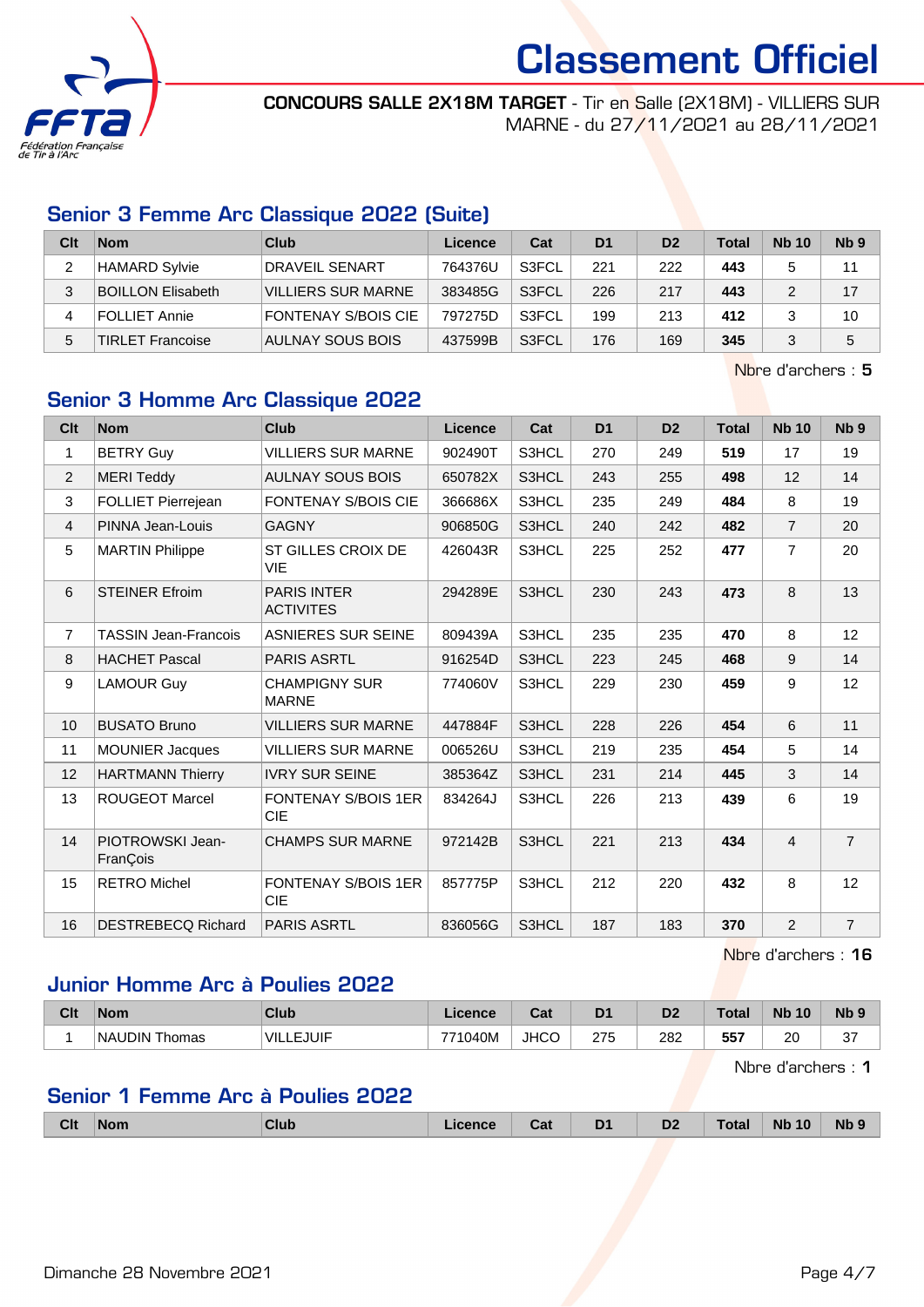

CONCOURS SALLE 2X18M TARGET - Tir en Salle (2X18M) - VILLIERS SUR MARNE - du 27/11/2021 au 28/11/2021

## Senior 1 Femme Arc à Poulies 2022 (Suite)

| Clt | <b>Nom</b>         | Club                             | Licence | Cat                | D <sub>1</sub> | D <sub>2</sub> | <b>Total</b> | <b>Nb 10</b>                    | N <sub>b</sub> <sub>9</sub> |
|-----|--------------------|----------------------------------|---------|--------------------|----------------|----------------|--------------|---------------------------------|-----------------------------|
|     | THOMASSIER Estelle | CHENNEVIERES SUR<br><b>MARNE</b> | 657306N | S <sub>1</sub> FCO | 273            | 264            | 537          | $\overline{\phantom{a}}$<br>ں ۔ | วว<br>ن ب                   |

Nbre d'archers : 1

## Senior 1 Homme Arc a Poulies 2022

| Clt | <b>Nom</b>                | <b>Club</b>        | $\mathsf{\mathsf{Licence}}$ | Cat                | D <sub>1</sub> | D <sub>2</sub> | <b>Total</b> | <b>Nb 10</b> | Nb <sub>9</sub> |
|-----|---------------------------|--------------------|-----------------------------|--------------------|----------------|----------------|--------------|--------------|-----------------|
|     | <b>BUSSELIN Sebastien</b> | <b>MONTFERMEIL</b> | 437508C                     | S <sub>1</sub> HCO | 281            | 290            | 571          | $\sim$       | 29              |
|     | CORSAT Bastien            | PARIS 13 USMT      | 420070Y                     | S <sub>1</sub> HCO | 273            | 276            | 549          | 14           | 41              |

Nbre d'archers : 2

## Senior 2 Femme Arc à Poulies 2022

| Clt | <b>Nom</b>                   | Club                                     | Licence | Cat                | D <sub>1</sub> | D <sub>2</sub> | <b>Total</b> | <b>Nb 10</b> | Nb <sub>9</sub> |
|-----|------------------------------|------------------------------------------|---------|--------------------|----------------|----------------|--------------|--------------|-----------------|
|     | <b>DODEMONT Sophie</b>       | <b>FONTENAY S/BOIS 1ER</b><br><b>CIE</b> | 021928K | S <sub>2</sub> FCO | 292            | 290            | 582          | 42           | 18              |
| 2   | <b>FROMENT Agnes</b>         | <b>FONTENAY S/BOIS 1ER</b><br><b>CIE</b> | 716189S | S <sub>2</sub> FCO | 288            | 289            | 577          | 37           | 23              |
| 3   | GALLAIS-DUTRIEZ<br>Alexandra | <b>FONTENAY S/BOIS 1ER</b><br><b>CIE</b> | 420476P | S <sub>2</sub> FCO | 286            | 288            | 574          | 34           | 26              |
| 4   | <b>PETOT Christine</b>       | LA QUEUE EN BRIE                         | 703129W | S <sub>2</sub> FCO | 277            | 276            | 553          | 19           | 36              |
| 5   | <b>LEBAULT Roxane</b>        | <b>DAMPMART</b>                          | 808911B | S <sub>2</sub> FCO | 274            | 272            | 546          | 13           | 41              |

Nbre d'archers : 5

## Senior 2 Homme Arc à Poulies 2022

| Clt            | <b>Nom</b>                      | Club                                     | <b>Licence</b> | Cat                            | D <sub>1</sub> | D <sub>2</sub> | <b>Total</b> | <b>Nb 10</b>    | N <sub>b</sub> <sub>9</sub> |
|----------------|---------------------------------|------------------------------------------|----------------|--------------------------------|----------------|----------------|--------------|-----------------|-----------------------------|
| 1              | <b>THIEFFINE Julien</b>         | <b>SURESNES</b>                          | 335529F        | S <sub>2</sub> HCO             | 291            | 292            | 583          | 43              | 17                          |
| 2              | <b>GALLAIS-DUTRIEZ</b><br>Alban | <b>FONTENAY S/BOIS 1ER</b><br><b>CIE</b> | 345367Z        | S <sub>2</sub> HCO             | 290            | 290            | 580          | 40              | 20                          |
| 3              | CORNU Jean-Michel               | <b>FONTENAY S/BOIS 1ER</b><br><b>CIE</b> | 761696F        | S <sub>2</sub> H <sub>CO</sub> | 282            | 285            | 567          | 27              | 33                          |
| 4              | <b>LETERRIER Laurent</b>        | <b>CHENNEVIERES SUR</b><br><b>MARNE</b>  | 210557S        | S <sub>2</sub> HCO             | 277            | 277            | 554          | 17              | 40                          |
| 5              | <b>GREMERET Jean-</b><br>Claude | <b>VILLECRESNES</b>                      | 878860H        | S <sub>2</sub> H <sub>CO</sub> | 271            | 280            | 551          | 17              | 39                          |
| 6              | <b>STADTMULLER Baptiste</b>     | <b>VILLECRESNES</b>                      | 995380K        | S <sub>2</sub> HCO             | 273            | 275            | 548          | 15              | 40                          |
| $\overline{7}$ | <b>UBALDO Antoine</b>           | VILLECRESNES                             | 640338V        | S <sub>2</sub> HCO             | 272            | 275            | 547          | 11              | 45                          |
| 8              | <b>CORREIA Mario</b>            | <b>CHENNEVIERES SUR</b><br><b>MARNE</b>  | 944051T        | S <sub>2</sub> HCO             | 268            | 266            | 534          | 10 <sup>1</sup> | 36                          |
| 9              | <b>BOULAY David</b>             | <b>VILLECRESNES</b>                      | 972397D        | S <sub>2</sub> HCO             | 272            | 258            | 530          | 5               | 48                          |

Nbre d'archers : 9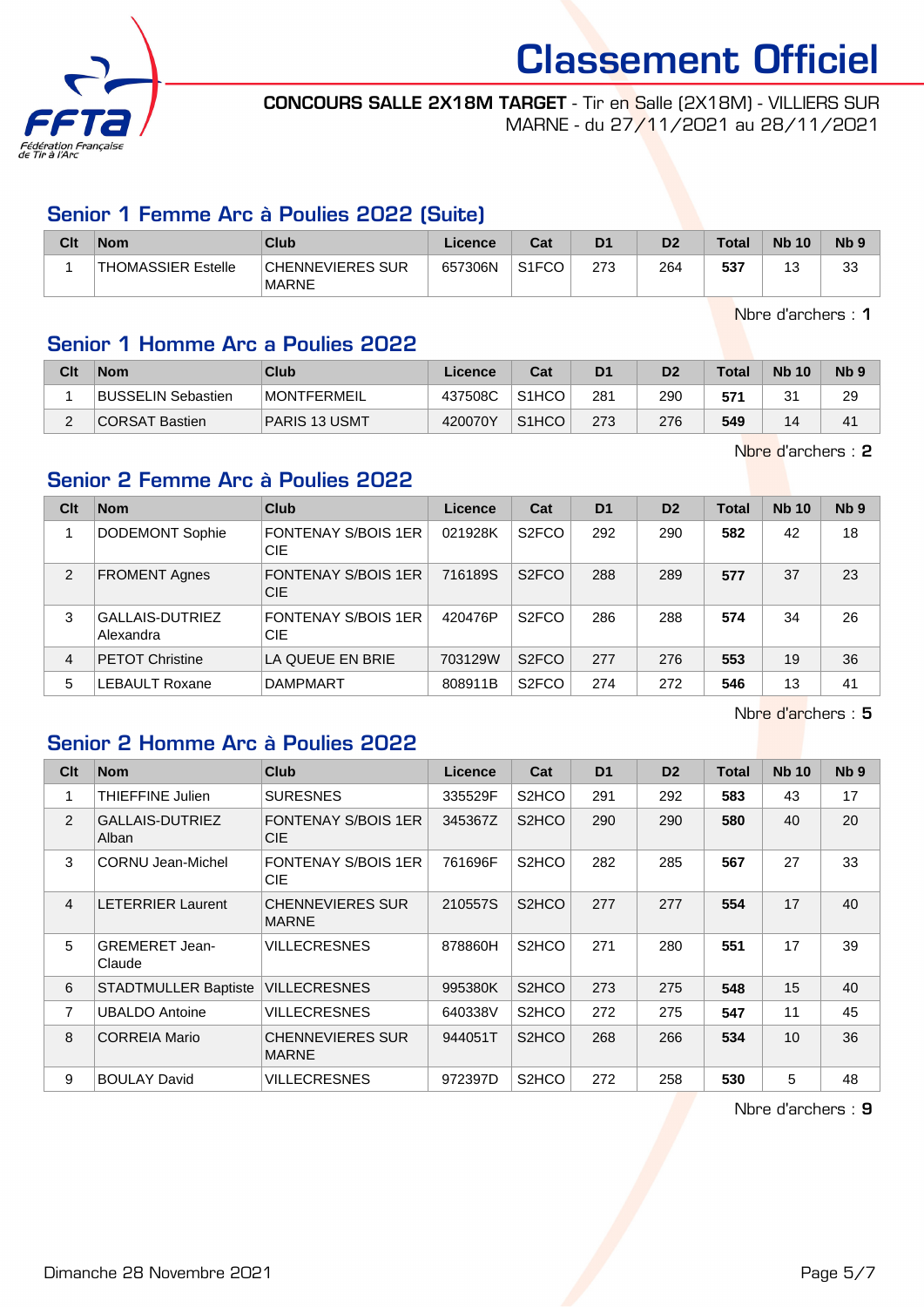

CONCOURS SALLE 2X18M TARGET - Tir en Salle (2X18M) - VILLIERS SUR MARNE - du 27/11/2021 au 28/11/2021

#### Senior 3 Femme Arc à Poulies 2022

| Clt | 'Nom                         | Club            | Licence | ົີີ່<br>uau | D <sub>1</sub> | m<br>ש | Total | <b>Nb</b><br>10 | N <sub>b</sub> <sub>9</sub> |
|-----|------------------------------|-----------------|---------|-------------|----------------|--------|-------|-----------------|-----------------------------|
|     | <b>LENOIR</b><br>: Catherine | <b>DAMPMART</b> | 984390P | S3FCO       | 274            | 270    | 544   |                 | 36                          |

Nbre d'archers : 1

#### Senior 3 Homme Arc à Poulies 2022

| Clt | <b>Nom</b>             | Club             | Licence | Cat   | D <sub>1</sub> | D <sub>2</sub> | Total | <b>Nb 10</b> | Nb <sub>9</sub> |
|-----|------------------------|------------------|---------|-------|----------------|----------------|-------|--------------|-----------------|
|     | <b>TIRLET Michel</b>   | AULNAY SOUS BOIS | 437598A | S3HCO | 272            | 272            | 544   | 14           | 38              |
| 2   | LENOIR Jean-Luc        | <b>DAMPMART</b>  | 906803F | S3HCO | 272            | 267            | 539   |              | 46              |
| 3   | PRIOUX Jean Luc        | <b>VILLEJUIF</b> | 598597Z | S3HCO | 263            | 260            | 523   | 8            | 37              |
| 4   | <b>ALLAM Michel</b>    | <b>VINCENNES</b> | 872615V | S3HCO | 266            | 255            | 521   |              | 39              |
| 5   | <b>BOUYSSON Pascal</b> | LA QUEUE EN BRIE | 751043B | S3HCO | 249            | 259            | 508   | 5            | 34              |
| 6   | <b>HAVEL Gilbert</b>   | CLICHY SOUS BOIS | 205188F | S3HCO | 259            | 239            | 498   | 3            | 31              |

Nbre d'archers : 6

### Cadet Homme Bare Bow 2022

| Clt | <b>Nom</b>                        | Club            | ∟icence | <b>Table</b><br>uai | D <sub>1</sub> | n.<br>ש | Гоtа | <b>Nb</b><br>10 | N <sub>b</sub> |
|-----|-----------------------------------|-----------------|---------|---------------------|----------------|---------|------|-----------------|----------------|
|     | <b>ARMENTIER</b><br>^ ם<br>ີ Paul | <b>DAMPMART</b> | 944474C | <b>MHBB</b>         | '84            | 194     | 378  |                 |                |

Nbre d'archers : 1

#### Adultes Femme Bare Bow 2022

| Clt | <b>Nom</b>                      | Club                 | Licence | Cat   | D <sub>1</sub> | D <sub>2</sub> | <b>Total</b> | <b>Nb 10</b> | Nb <sub>9</sub> |
|-----|---------------------------------|----------------------|---------|-------|----------------|----------------|--------------|--------------|-----------------|
|     | <b>PHAM Laurie</b>              | <b>PARIS 13 USMT</b> | 006830Z | S1FBB | 216            | 230            | 446          |              | 10              |
| ◠   | <b>RAKOTOARISON</b><br>Harilala | <b>VILLEJUIF</b>     | 822320B | S3FBB | 195            | 210            | 405          |              |                 |

Nbre d'archers : 2

## Adultes Homme Bare Bow 2022

| Clt            | <b>Nom</b>              | Club                                     | Licence | Cat                            | D <sub>1</sub> | D <sub>2</sub> | <b>Total</b> | <b>Nb 10</b> | Nb <sub>9</sub> |
|----------------|-------------------------|------------------------------------------|---------|--------------------------------|----------------|----------------|--------------|--------------|-----------------|
|                | PILON Simon             | <b>BUSSY ST GEORGES</b>                  | 689963K | S <sub>2</sub> HBB             | 251            | 266            | 517          | 20           | 15              |
| $\overline{2}$ | <b>BOURGES Michael</b>  | DRAVEIL SENART                           | 460384T | S3HBB                          | 236            | 235            | 471          | 4            | 22              |
| 3              | MARCIA Jean Louis       | <b>FONTENAY S/BOIS 1ER</b><br><b>CIE</b> | 877984F | S3HBB                          | 216            | 231            | 447          |              | 14              |
| $\overline{4}$ | VAN HAELUWYN<br>Fabrice | <b>BUSSY ST GEORGES</b>                  | 911441X | S <sub>2</sub> HBB             | 223            | 218            | 441          | 6            | 13              |
| 5              | <b>MANUCCI Nicolas</b>  | <b>VILLEJUIF</b>                         | 943477U | S <sub>2</sub> HBB             | 165            | 193            | 358          |              | 10              |
| 6              | <b>NEGRONI Orso</b>     | <b>IVRY SUR SEINE</b>                    | 781458L | S <sub>1</sub> H <sub>BB</sub> | 98             | 97             | 195          |              | 3               |

Nbre d'archers : 6

# Autres tirs

### Senior 2 Homme Arc à Poulies 2022

| <b>Tir</b><br><b>Nb</b><br>D <sub>1</sub><br><b>Nb</b><br>10<br>n'<br>CluL<br>Nom<br>$i$ annan<br>υZ<br>va. |  |  |  |  |  |  |  |  |  |  |
|-------------------------------------------------------------------------------------------------------------|--|--|--|--|--|--|--|--|--|--|
|-------------------------------------------------------------------------------------------------------------|--|--|--|--|--|--|--|--|--|--|